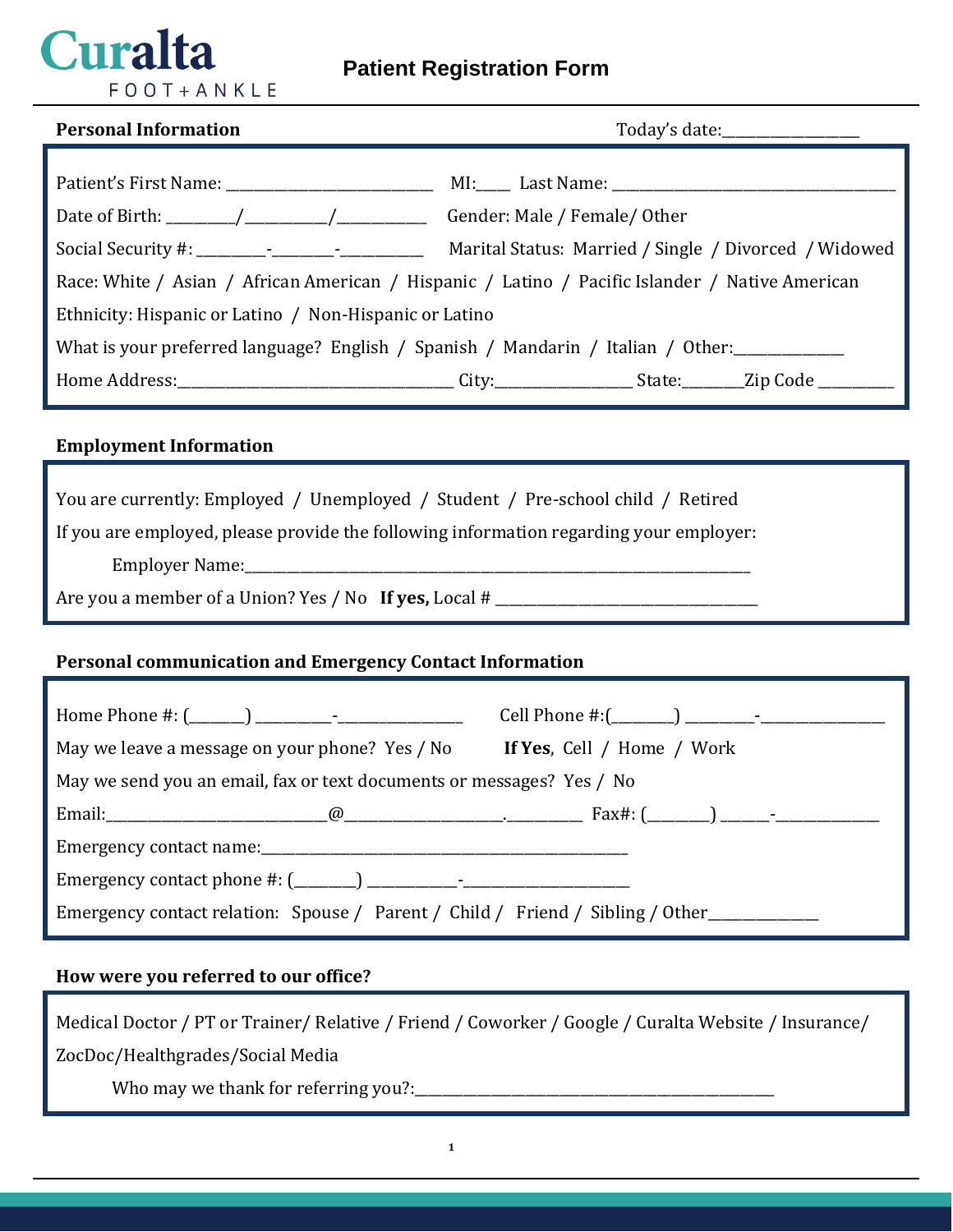

### **Are you here because of an Auto Accident or Workers Comp claim?**

Is this visit due to an automobile accident: Yes / No

Is this visit due to a worker's compensation issue: Yes / No

If yes, please provide us with a copy of your insurance card, claim number and lawyer contact

information

# **Insurance and Guarantor Information -** *Please provide your insurance card or cards and photo ID*

\_\_\_\_\_\_\_\_\_\_\_\_\_\_\_\_\_\_\_\_\_\_\_\_\_\_\_\_\_\_\_\_\_\_\_\_\_\_\_\_\_\_\_\_\_\_\_\_\_\_\_\_\_\_\_\_\_\_\_\_\_\_\_\_\_\_\_\_\_\_\_\_\_\_\_\_\_\_\_\_\_\_\_\_\_\_\_\_\_\_\_\_\_\_\_\_\_\_\_\_\_\_\_\_\_\_\_\_\_\_\_\_\_\_\_\_\_\_

| Do you have health insurance: Yes / No, If yes, please continue below.              |
|-------------------------------------------------------------------------------------|
|                                                                                     |
|                                                                                     |
| Are you the primary policy holder? Yes / No, If No please complete below            |
| The primary policy holder is my: Spouse / Parent / Domestic Partner                 |
| If you are NOT the primary policy holder, please provide the following;             |
|                                                                                     |
|                                                                                     |
| Primary policy holder's address: Same as mine: Yes / No                             |
|                                                                                     |
| Do you have a secondary insurance: Yes / No                                         |
|                                                                                     |
|                                                                                     |
| If Yes, are you the secondary policyholder? Yes / No, If No, please complete below, |
|                                                                                     |
|                                                                                     |
| Secondary policy holder's address: Same as mine: Yes / No                           |
| If No, please provide insured's address:                                            |
|                                                                                     |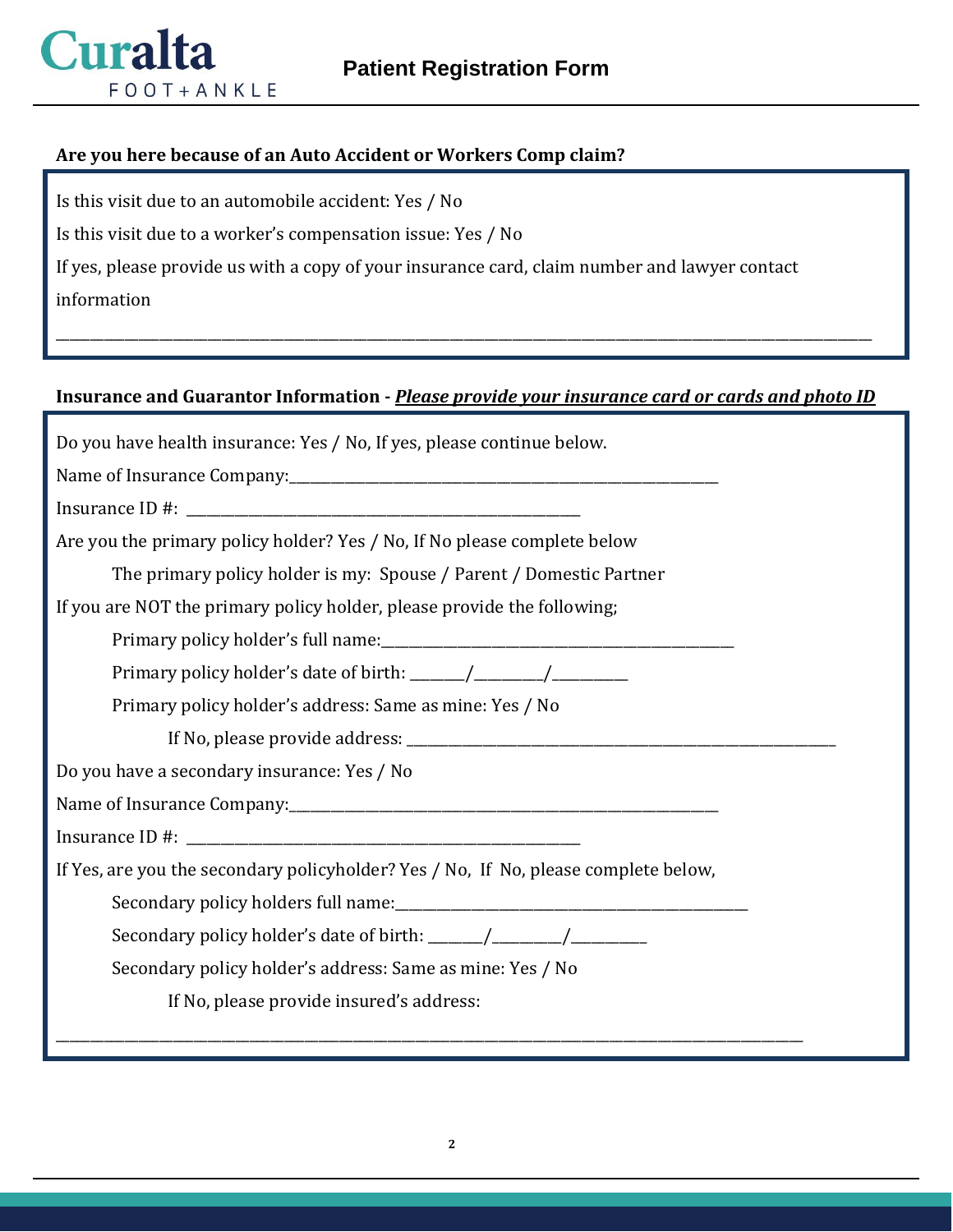# Curalta  $F$  O O T + A N K L E

### **Primary Medical Doctor**

| Do you see a specialist (endocrinologist, cardiologist, vascular surgeon)? _________________________ |                     |  |
|------------------------------------------------------------------------------------------------------|---------------------|--|
|                                                                                                      | Date of last visit: |  |

### **Pharmacy Information**

What **local** pharmacy do you use?

What street, town and state is your **local** pharmacy in?

May we electronically request your RX history from your pharmacy? Yes / No

By signing below, I authorize Curalta Foot & Ankle Associates (Curalta) to view my external prescription history via electronic prescribing services. I understand that prescription history from multiple other unaffiliated medical providers, insurance companies, pharmacies and pharmacy benefit managers may be viewable by my provider and staff at Curalta, and it may include prescriptions back in time for several years, and may include, if applicable, prescriptions to treat HIV, substance abuse and psychiatric conditions. I understand that my prescription history will become part of my Curalta medical record. I also give permission for Curalta to enroll me in the ePrescribe program. I have had the chance to ask questions and all of my questions have been answered to my satisfaction.

Patient Signature

\_\_\_\_\_\_\_\_\_\_\_\_\_\_\_\_\_\_\_\_\_\_\_\_\_\_\_\_\_\_\_\_\_\_\_\_\_\_\_\_\_\_\_\_\_\_

### **Allergy Questions**

Do you have any material, medication or food allergies? Yes / No If Yes, what is your allergy? (Circle all that apply) epinephrine / aspirin / codeine / penicillin / cortisone / iodine / sulfa / tetracycline erythromycin / Demerol / morphine/ latex / Levaquin / Cipro/ seafood/ adhesive Other: Cher: Cher: Cher: Cher: Cher: Cher: Cher: Cher: Cher: Cher: Cher: Cher: Cher: Cher: Cher: Cher:  $\alpha$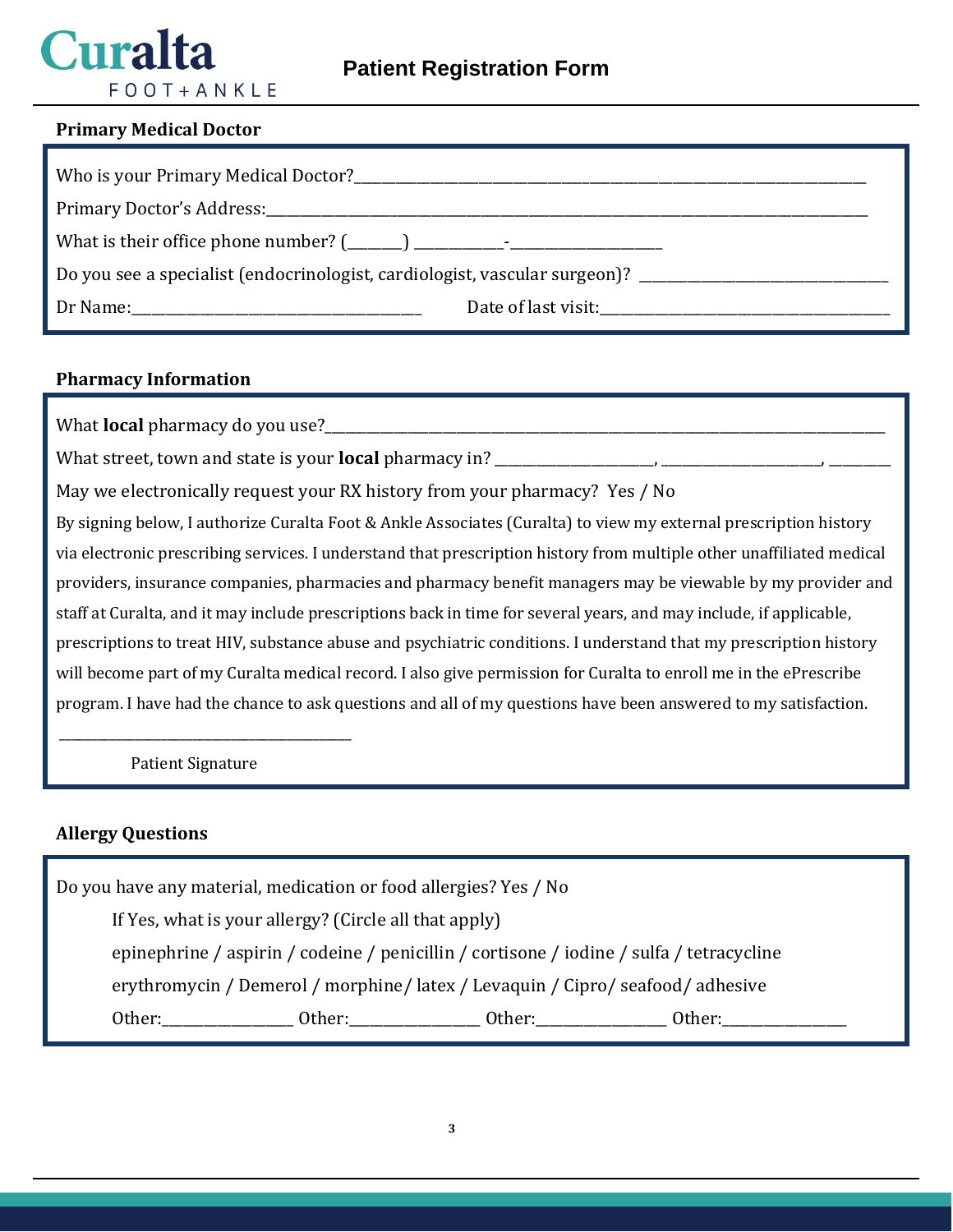

### **Current Prescription Medication**

| Are you currently taking any prescription or over-the-counter medications? Yes / No |  |                           |
|-------------------------------------------------------------------------------------|--|---------------------------|
| If Yes, Please complete below;                                                      |  |                           |
| <b>Name of Medication</b>                                                           |  | <b>Name of Medication</b> |
|                                                                                     |  |                           |
|                                                                                     |  |                           |
|                                                                                     |  |                           |
|                                                                                     |  |                           |
|                                                                                     |  |                           |
|                                                                                     |  |                           |
|                                                                                     |  |                           |
|                                                                                     |  |                           |
|                                                                                     |  |                           |

# **Medical Conditions**

| Do you have any medical conditions? Yes / No                                              |                             |                          |  |
|-------------------------------------------------------------------------------------------|-----------------------------|--------------------------|--|
| If Yes, please circle all that apply, even if you are taking medication for the condition |                             |                          |  |
| Alzheimer's or memory loss                                                                | anemia                      | anxiety                  |  |
| atrial fibrillation                                                                       | back problems               | bleeding disorder        |  |
|                                                                                           | <b>COPD</b>                 | congestive heart failure |  |
| coronary artery disease                                                                   | diabetes                    | GERD                     |  |
| glaucoma                                                                                  | hearing loss                | heart valve problem      |  |
| hearts attack or MI                                                                       | heart problem               | hepatitis                |  |
| high cholesterol                                                                          | <b>HIV</b> or AIDS          | hypertension             |  |
| kidney disease                                                                            | liver disease               | migraines                |  |
| Parkinson's                                                                               | peripheral arterial disease | peripheral neuropathy    |  |
| prostate problem                                                                          | psoriasis                   | Raynaud's                |  |
| rheumatoid arthritis                                                                      | seizure disorder            | skin cancer              |  |
| stroke or TIA                                                                             | thyroid problem             | vision problems          |  |
| other                                                                                     | other_                      | other                    |  |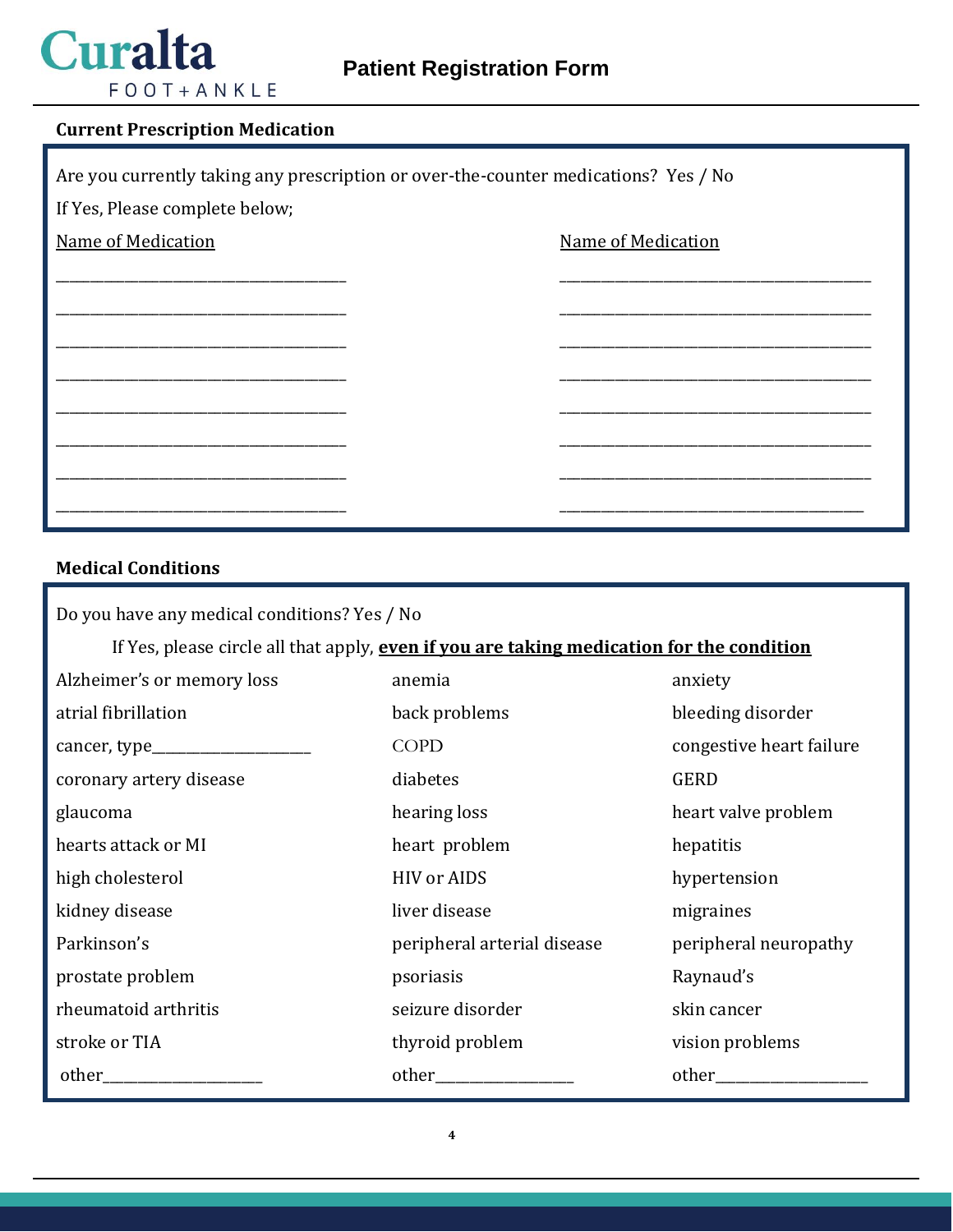# **Curalta**  $FOOT+ANKLE$

## **Surgeries**

| Have you had any surgeries? Yes / No (If Yes, please circle all that apply) |             |                 |  |
|-----------------------------------------------------------------------------|-------------|-----------------|--|
| appendix                                                                    | back        | bariatric       |  |
| bladder                                                                     | bypass legs | bypass heart    |  |
| cataract                                                                    | colon       | gallbladder     |  |
| heart valve                                                                 | kidney      | liver           |  |
| Organ transplant, organ                                                     | prostate    | replacement hip |  |
| replacement knee                                                            | thyroid     | vein stripping  |  |
| other                                                                       | other       | other           |  |

## **Social and Immunization History**

# **Smoking**

| Do you currently smoke cigarettes? Yes / No                                                                                                                                                                                                                       |
|-------------------------------------------------------------------------------------------------------------------------------------------------------------------------------------------------------------------------------------------------------------------|
| If yes, how many packs per day do you smoke? Less than $1/1$ pack $/$ > 1 pack per day                                                                                                                                                                            |
| Have you smoked in the past? Yes / No                                                                                                                                                                                                                             |
| If yes, when did you quit? This year / 1-5 years ago / More than 5 years ago                                                                                                                                                                                      |
| Do you drink alcohol regularly? Yes / No                                                                                                                                                                                                                          |
| If yes, how much? Socially / 1 drink per week / 1 drink per day / 1 or more per day                                                                                                                                                                               |
| <b>Flu &amp; Pneumonia Vaccine</b>                                                                                                                                                                                                                                |
| Have you had a flu shot this year? Yes / No                                                                                                                                                                                                                       |
|                                                                                                                                                                                                                                                                   |
| Have you had a pneumonia (pneumococcal pneumonia) vaccine? Yes / No                                                                                                                                                                                               |
| If yes, when, $\frac{1}{2}$ if yes, when, $\frac{1}{2}$ if yes, when, $\frac{1}{2}$ if yes, when, $\frac{1}{2}$ if yes, when, $\frac{1}{2}$ if yes, when, $\frac{1}{2}$ if yes, when, $\frac{1}{2}$ if yes, when, $\frac{1}{2}$ if yes, when, $\frac{1}{2}$ if ye |
| Have you had a COVID vaccine this year? Yes / No                                                                                                                                                                                                                  |
|                                                                                                                                                                                                                                                                   |
|                                                                                                                                                                                                                                                                   |
|                                                                                                                                                                                                                                                                   |

**Height: \_\_\_\_\_\_\_\_\_\_\_\_\_\_\_ Weight:\_\_\_\_\_\_\_\_\_\_\_\_\_\_\_\_ BP:\_\_\_\_\_\_\_\_\_\_\_\_\_\_\_\_\_\_\_ Shoe Size: \_\_\_\_\_\_\_\_\_\_\_\_\_\_\_\_**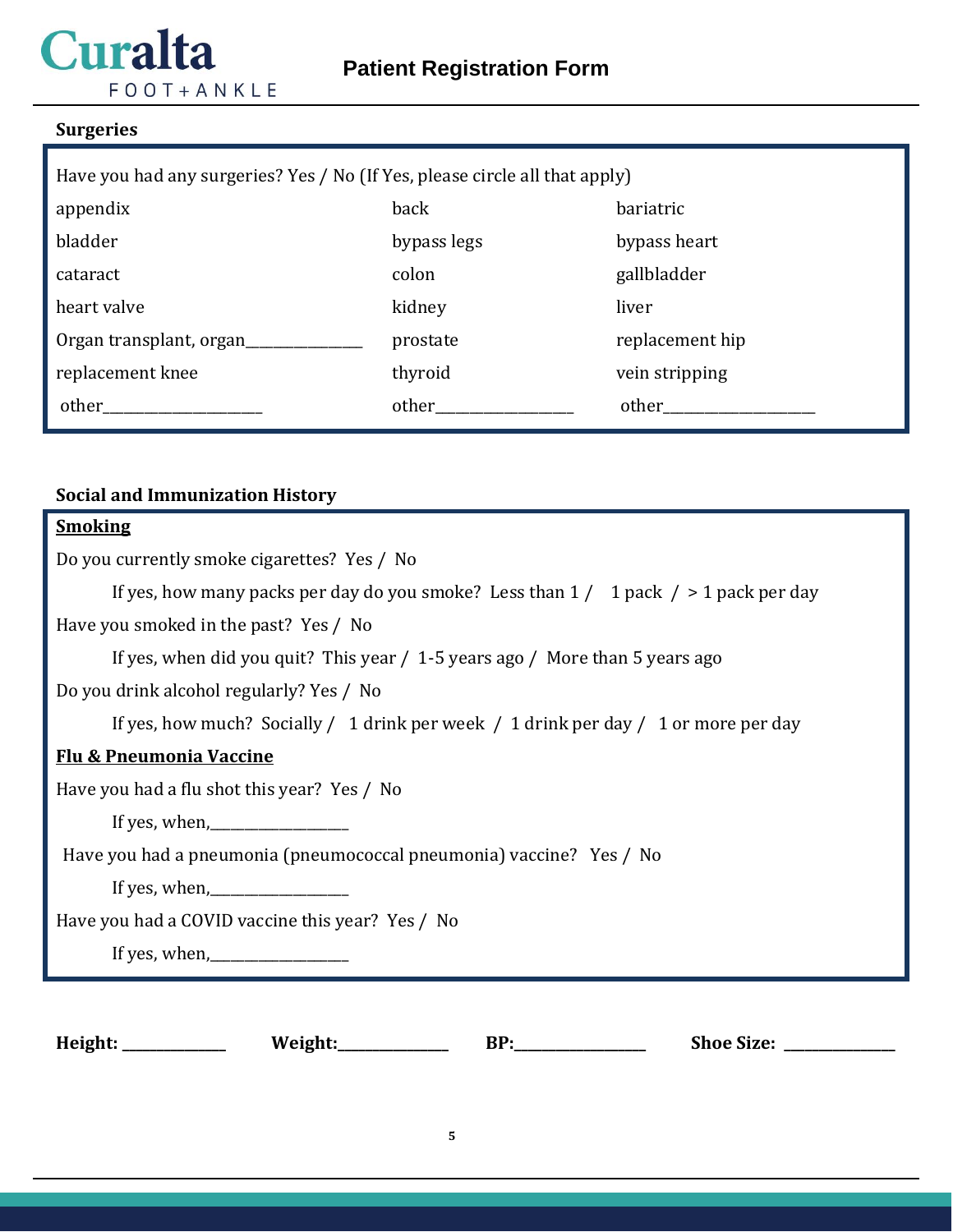

## **AUTHORIZATION OF TREATMENT / ASSIGNMENT OF BENEFITS / REFERRAL POLICY**

I, \_\_\_\_\_\_\_\_\_\_\_\_\_\_\_\_\_\_\_\_\_\_\_\_\_\_\_ hereby authorize Curalta Foot and Ankle Associates (the practice) to administer such procedures and treatment as deemed necessary in the diagnosis and treatment of my feet, ankles and lower legs. I also authorize the practice to apply to and bill my insurance company on my behalf for medical services and or supplies rendered by the practice. I request payment from my insurance company or Medicare to be made directly to the practice. I certify that the information I have reported with regard to my insurance and medical status is correct and accurate and authorize the release of all necessary medical and insurance information for myself and any and all dependents for any and all claims to my insurance company or Medicare. I permit a copy of this to be used in place of the original. This authorization may be revoked at any time by me with written notice to the practice. Most insurance plans require that patient authorization be obtained only once, and then maintained as part of the patient's permanent chart record. The plan will accept an unsigned authorization only if it is fully documented that the patient cannot sign for him or herself and there is no one who can sign for them.

Please note that it is your responsibility to know if a referral is required for office visits, surgery or treatment. If required, it is your responsibility to have the referral at the time of visit and keep track of how many visits are remaining on any given referral. Failure to obtain a referral (if needed) will shift the responsibility for payment at the time of visit to you, not the insurance plan. We cannot call your doctor to request a referral on your behalf. If you have a co-pay, it is due at the time of the visit. If you fail to pay your copay at the time of the visit, a \$5.00 surcharge will be applied for each month until the balance is paid. We do not bill for copay.

Regardless of your insurance plan, you are financially responsible for payment. If the claim we submit is not paid by your insurance plan within 90 days, we consider the claim as "not covered" by your plan, and you will become financially responsible. Should your account go to collection, you agree to pay any and all expenses, including collection fees or percentages.

#### **Acknowledgement of Practices Notice of Privacy Practices**

By signing my name below, I acknowledge that I am aware that a copy of the Notice of Privacy Practices (NPP) is available to me (copy located in waiting room) and I have had the opportunity to read, if I so chose, and understand the Notice of Privacy Practices (NPP) and agree to its terms. I may request and receive a printed copy of the NPP upon request.

MEDICARE PATIENTS ONLY: I request that payment of authorized medical and surgical benefits and supplies be made to Curalta Foot and Ankle Associates on my behalf or any covered dependants. I authorize any holder of medical information about me to release it to the Center for Medicare and Medicaid Services (CMS) and its agents. Any information needed to determine benefits shall be included.

 SELF-PAY PATIENTS: As a self-paying patient I understand that I am responsible for and will pay for all medical/podiatric services at the time of the visit.

\_\_\_\_\_\_\_\_\_\_\_\_\_\_\_\_\_\_\_\_\_\_\_\_\_\_\_\_\_\_\_\_\_\_\_\_\_\_\_\_\_\_\_\_\_\_\_\_\_\_\_\_\_ \_\_\_\_\_\_\_\_\_\_\_\_\_\_\_\_\_\_\_\_\_\_\_\_\_\_\_\_\_\_\_\_\_\_\_\_\_\_\_\_\_\_\_\_\_\_\_\_\_\_\_\_\_

\_\_\_\_\_\_\_\_\_\_\_\_\_\_\_\_\_\_\_\_\_\_\_\_\_\_\_\_\_\_\_\_\_\_\_\_\_\_\_\_\_\_\_\_\_\_\_\_\_\_\_\_\_ \_\_\_\_\_\_\_\_\_\_\_\_\_\_\_\_\_\_\_\_\_\_\_\_\_\_\_\_\_\_\_\_\_\_\_\_\_\_\_\_\_\_\_\_\_\_\_\_\_\_\_\_\_\_

I have read, understand and agree to the above.  $\frac{1}{2}$   $\frac{1}{2}$   $\frac{1}{2}$   $\frac{1}{2}$   $\frac{1}{2}$   $\frac{1}{2}$   $\frac{1}{2}$   $\frac{1}{2}$   $\frac{1}{2}$   $\frac{1}{2}$   $\frac{1}{2}$   $\frac{1}{2}$   $\frac{1}{2}$   $\frac{1}{2}$   $\frac{1}{2}$   $\frac{1}{2}$   $\frac{1}{2}$   $\frac$ 

Today's Date

Patient's Name (Please Print) and the Community of Patient's Signature Patient's Signature

If under 18 years old, Patient's or Guardians Name If under 18 years old, Patient's or Guardians Signature (Please

Print)